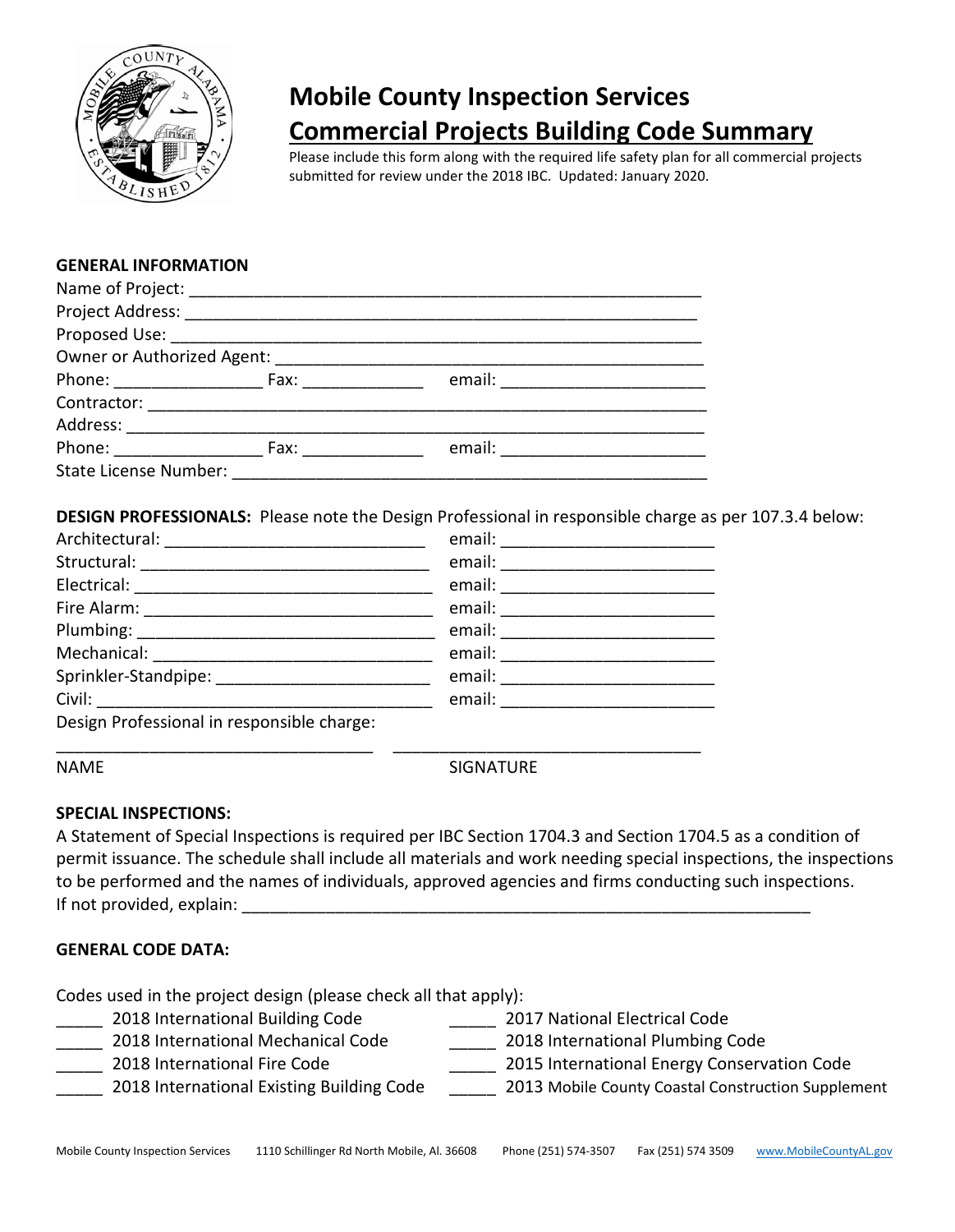### **GENERAL BUILDING INFORMATION** *20f7*

#### **Construction Description**

New Construction; and Renovation (Existing Bldg.); Tenant Build-out

\_\_\_\_\_ Alteration; \_\_\_\_\_ Addition; \_\_\_\_\_ Unoccupied Building

Scope of Work:

| MECHANICAL:<br><u> 1980 - Jan Sterling von Berling von Berling von Berling von Berling von Berling von Berling von Berling von B</u> |
|--------------------------------------------------------------------------------------------------------------------------------------|
|                                                                                                                                      |
|                                                                                                                                      |
| <b>ELECTRICAL:</b>                                                                                                                   |
|                                                                                                                                      |
| PLUMBING:                                                                                                                            |
|                                                                                                                                      |
|                                                                                                                                      |
|                                                                                                                                      |

Exterior wall materials and installation details must comply with sections 1404 & 1405. Please list the sections that apply to the project:

#### **Existing Buildings and Renovations**:

The building will remain in operation during construction: \_\_\_\_\_ Yes; \_\_\_\_\_ No If yes, add provisions for rigid safety barriers and dust barriers to protect the public during construction in accordance with the applicable provisions of IBC Chapter 33. Is the work in this building or space a change of occupancy? Yes; No Provide evaluation of compliance alternatives if required.

#### **Consistency of documentation**

Verify all sections and details shown are referenced correctly to the construction documents. Require all Manufacturer's recommendations be followed and available on jobsite. Delete any notes, details, references and specifications that are not applicable to project.

#### **BUILDING DATA**

| Construction Type: _____IA; ____IB; ____IIA; ____IIIA; ____IIIB; ____ IV; ____VA; ____ VB |      |     |                                                    |     |  |
|-------------------------------------------------------------------------------------------|------|-----|----------------------------------------------------|-----|--|
| <b>Mixed construction:</b> Yes; No; Construction Types:                                   |      |     |                                                    |     |  |
| Sprinklers: Yes; No; Partial System Type: 13; 13R; 13D                                    |      |     |                                                    |     |  |
| <b>Standpipes:</b> Yes; No; Wet; Dry; Class; Combined                                     |      |     |                                                    |     |  |
| <b>Building Height:</b> Feet; Number of Stories: Height Increase (504):                   |      |     |                                                    |     |  |
| Mezzanine:                                                                                |      |     | <b>High Rise:</b> ____________________ Yes; ______ | No. |  |
| Atrium:                                                                                   | Yes; | No. | <b>Basement:</b> Yes;                              | No  |  |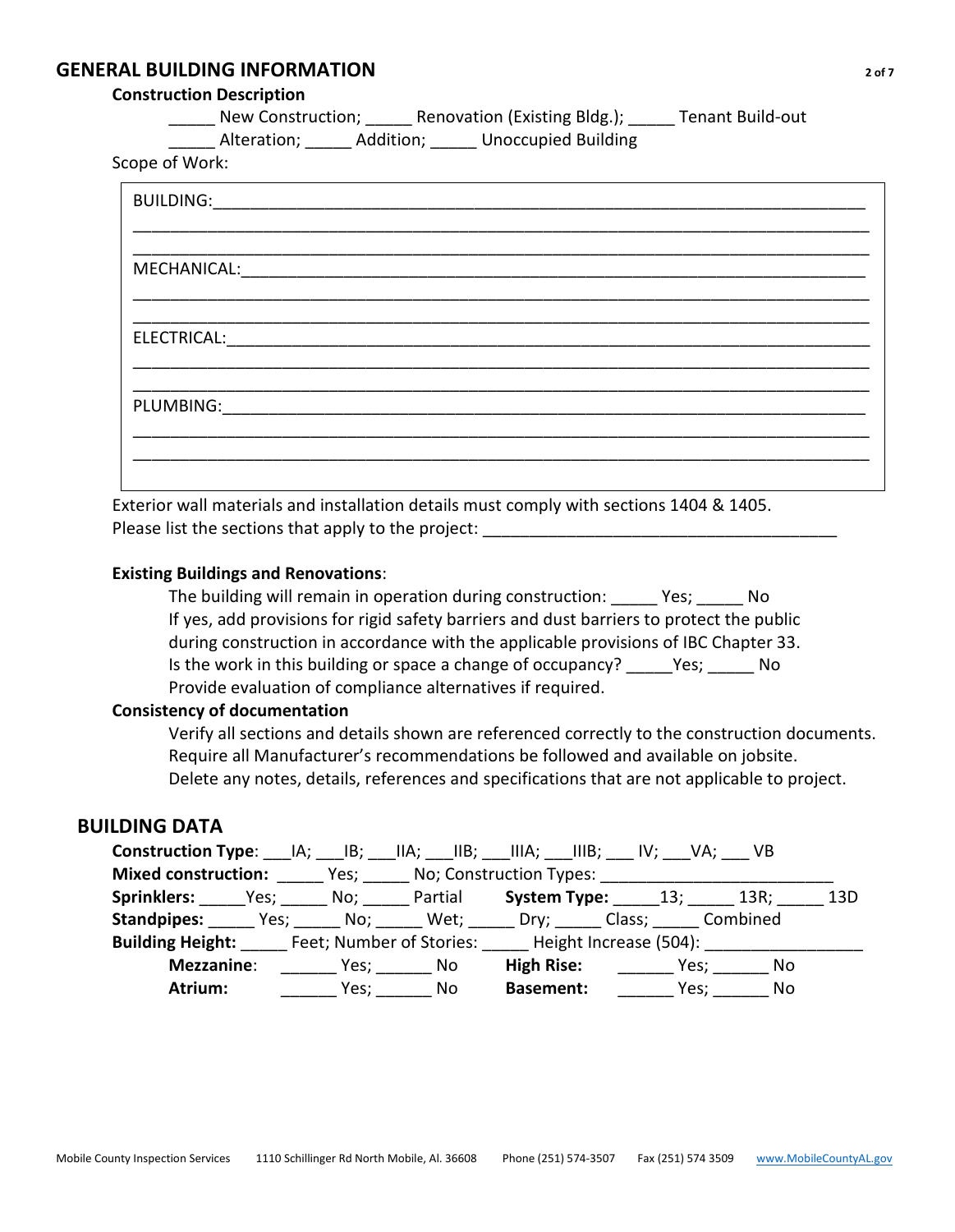# **BUILDING OCCUPANCY CLASSIFICATION** *3 of 7*

| High hazard: No substances listed in Section 307 are to be stored in the building except as noted: |                                                                                                    |
|----------------------------------------------------------------------------------------------------|----------------------------------------------------------------------------------------------------|
|                                                                                                    |                                                                                                    |
|                                                                                                    |                                                                                                    |
| Mixed Occupancy _________ Yes; _______ No; Separation Required: _______ Hours.                     |                                                                                                    |
|                                                                                                    |                                                                                                    |
|                                                                                                    |                                                                                                    |
| Non-Separated Mixed Occupancy (508.3.): ______ Yes; ______ No                                      |                                                                                                    |
|                                                                                                    | The required type of construction for the building shall be determined by applying the most        |
|                                                                                                    | restrictive height and area limitations for the applicable occupancies to the entire building.     |
| Separated Mixed Occupancy (508.4): _______ Yes; ______ No                                          |                                                                                                    |
|                                                                                                    | Each part of the building must be individually classified as to use and be separated from          |
|                                                                                                    | adjacent uses by fire barrier walls and /or horizontal assemblies per Table 508.4. The sum of the  |
|                                                                                                    | ratios of the actual floor area of each use divided by the allowable floor area for each use shall |
| not exceed 1.                                                                                      |                                                                                                    |
| Incident al Use Areas (Table 509)                                                                  | ______ Yes; ________ No                                                                            |
|                                                                                                    |                                                                                                    |
| <b>ALLOWABLE AREA AND HEIGHT (Table 503)</b>                                                       |                                                                                                    |
| <b>Allowable Area</b>                                                                              |                                                                                                    |
| Allowable area per floor:                                                                          |                                                                                                    |
| Actual area per floor:                                                                             |                                                                                                    |
|                                                                                                    |                                                                                                    |
| Attach area calculations and note exceptions per Section 506 & for unlimited areas in Section 507. |                                                                                                    |
| <b>Allowable Height</b>                                                                            |                                                                                                    |
| Allowable height:                                                                                  |                                                                                                    |
|                                                                                                    |                                                                                                    |
| Allowable number of stories: Stories Management Control of Stories                                 |                                                                                                    |
| Actual number of stories:                                                                          | <b>Stories</b>                                                                                     |
| <b>BUILDING USE AND OCCUPANT LOAD</b>                                                              |                                                                                                    |
| Include occupant load calculations for institutional, assembly, educational,                       |                                                                                                    |
| multistory projects, large complex projects, and mixed occupancies.                                |                                                                                                    |
| Please note the use, area and occupant load of each area on the Life Safety Plan.                  |                                                                                                    |
|                                                                                                    |                                                                                                    |
| Occupant Load Signage in Assembly per 1004.9: ______ YES; ______ NO                                |                                                                                                    |
| FIRE PROTECTION REQUIREMENTS (Table 601)                                                           |                                                                                                    |
| <b>Building Element:</b>                                                                           | <b>Required Rating</b><br><b>Assembly Reference*</b>                                               |
| Structural frame(columns, girders, trusses):                                                       |                                                                                                    |
| Exterior:                                                                                          |                                                                                                    |
| <b>Bearing Walls:</b><br>Interior:                                                                 | <u> 1980 - Johann Barbara, martin a</u>                                                            |
|                                                                                                    | <u> 1980 - Johann Barbara, martin di</u>                                                           |
| Non-bearing walls:<br>Exterior:                                                                    |                                                                                                    |
| Interior:                                                                                          |                                                                                                    |
|                                                                                                    |                                                                                                    |
| Roof construction (Incl. beams and joists):                                                        |                                                                                                    |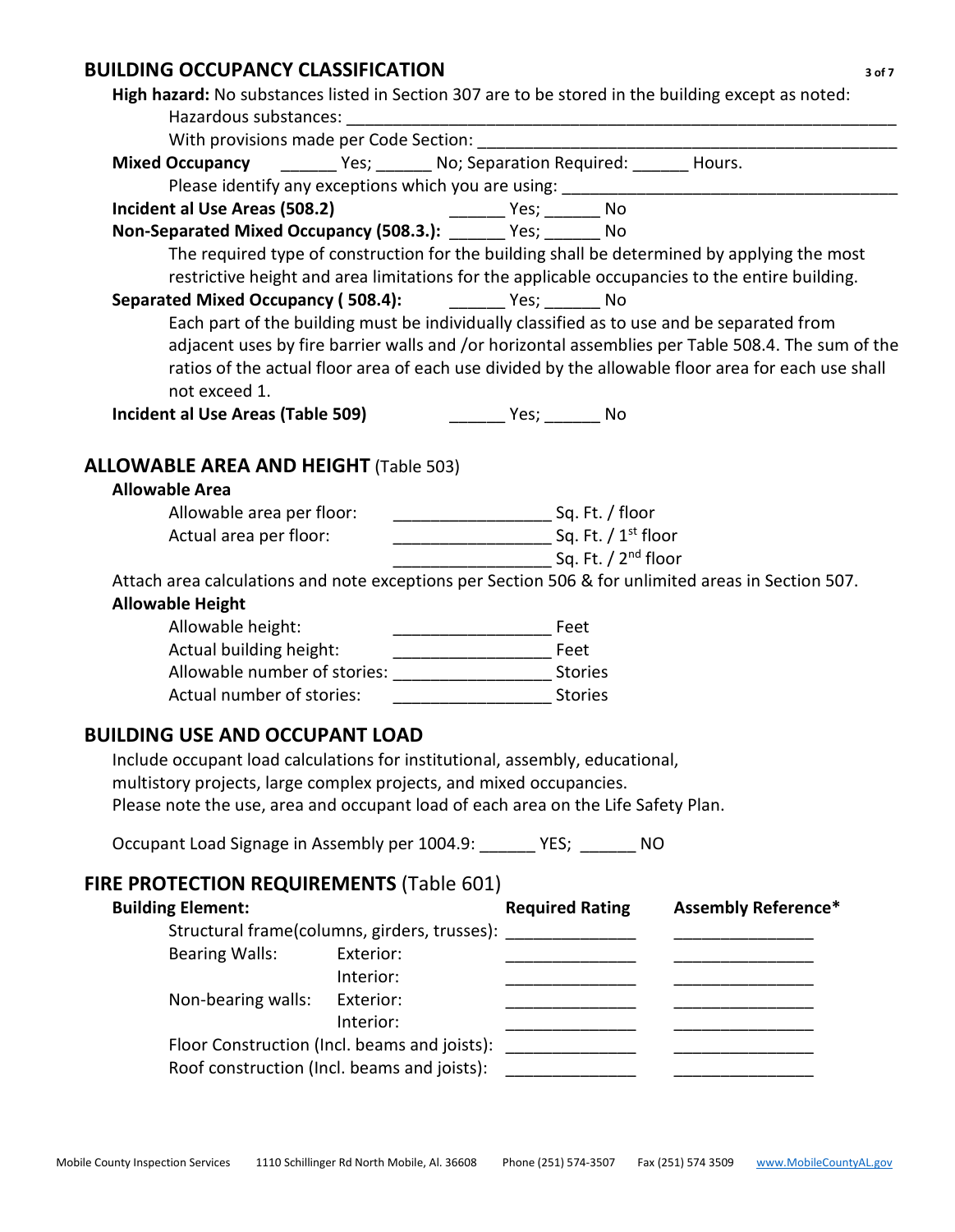#### **Other Rated Elements** (Reference the notes below) **4 of 7** and 7

| <b>Element</b>                                                                               |                                                                  | <b>Required Rating</b>                                                                                                                                                                                                               | <b>Assembly Reference*</b>                                                                                                                                                                                                           |
|----------------------------------------------------------------------------------------------|------------------------------------------------------------------|--------------------------------------------------------------------------------------------------------------------------------------------------------------------------------------------------------------------------------------|--------------------------------------------------------------------------------------------------------------------------------------------------------------------------------------------------------------------------------------|
| Interior Walls:                                                                              | Bearing:                                                         |                                                                                                                                                                                                                                      |                                                                                                                                                                                                                                      |
|                                                                                              | Non-bearing:                                                     | <u> 1989 - Johann Stoff, deutscher Stoffen und der Stoffen und der Stoffen und der Stoffen und der Stoffen und der Stoffen und der Stoffen und der Stoffen und der Stoffen und der Stoffen und der Stoffen und der Stoffen und d</u> |                                                                                                                                                                                                                                      |
|                                                                                              |                                                                  |                                                                                                                                                                                                                                      | <u> Listen de la componenta</u>                                                                                                                                                                                                      |
|                                                                                              |                                                                  |                                                                                                                                                                                                                                      |                                                                                                                                                                                                                                      |
|                                                                                              | Columns: <u>.</u>                                                |                                                                                                                                                                                                                                      |                                                                                                                                                                                                                                      |
|                                                                                              |                                                                  |                                                                                                                                                                                                                                      |                                                                                                                                                                                                                                      |
|                                                                                              |                                                                  |                                                                                                                                                                                                                                      | <u> The Communication of the Communication of the Communication of the Communication of the Communication of the Communication of the Communication of the Communication of the Communication of the Communication of the Commun</u> |
|                                                                                              | Shafts-Other: <u>__________</u> ____                             |                                                                                                                                                                                                                                      |                                                                                                                                                                                                                                      |
|                                                                                              |                                                                  |                                                                                                                                                                                                                                      |                                                                                                                                                                                                                                      |
|                                                                                              |                                                                  | Occupancy Separation: <u>___________</u>                                                                                                                                                                                             |                                                                                                                                                                                                                                      |
|                                                                                              |                                                                  | Party Wall or Fire Wall Separation: ________________                                                                                                                                                                                 |                                                                                                                                                                                                                                      |
|                                                                                              |                                                                  |                                                                                                                                                                                                                                      |                                                                                                                                                                                                                                      |
|                                                                                              |                                                                  |                                                                                                                                                                                                                                      |                                                                                                                                                                                                                                      |
|                                                                                              | Opening Protection for Rated Doors: _________________            |                                                                                                                                                                                                                                      | <u> 1989 - Johann Stoff, deutscher Stoffen und der Stoffen und der Stoffen und der Stoffen und der Stoffen und der Stoffen und der Stoffen und der Stoffen und der Stoffen und der Stoffen und der Stoffen und der Stoffen und d</u> |
| Notes:                                                                                       |                                                                  |                                                                                                                                                                                                                                      |                                                                                                                                                                                                                                      |
|                                                                                              |                                                                  |                                                                                                                                                                                                                                      | 1. All fire rated walls shall be identified on plans by line type, hatching, etc.; show legend.                                                                                                                                      |
|                                                                                              | 2. Identify code section when using any special exceptions, etc. |                                                                                                                                                                                                                                      |                                                                                                                                                                                                                                      |
|                                                                                              |                                                                  | * Reproduce full UL. or other approved agencies details and specifications for rated                                                                                                                                                 |                                                                                                                                                                                                                                      |
|                                                                                              |                                                                  | assemblies/penetrations on drawings.(Statement of required conformity insufficient)                                                                                                                                                  |                                                                                                                                                                                                                                      |
| <b>Draftstopping</b>                                                                         |                                                                  |                                                                                                                                                                                                                                      |                                                                                                                                                                                                                                      |
|                                                                                              |                                                                  |                                                                                                                                                                                                                                      | Draftstopping in floor _______ Yes ______ No Draftstopping in attic _______ Yes _____ No                                                                                                                                             |
| <b>Distance to Property Line from Exterior Wall (Table 602)</b>                              |                                                                  |                                                                                                                                                                                                                                      |                                                                                                                                                                                                                                      |
| (Site Plan and Life Safety Plan must illustrate this information)                            |                                                                  |                                                                                                                                                                                                                                      |                                                                                                                                                                                                                                      |
| Fire Separation Distance: North Wall: Ft.; South Wall: Ft.; East Wall: Ft.; West Wall: Ft.   |                                                                  |                                                                                                                                                                                                                                      |                                                                                                                                                                                                                                      |
| Fire Resistance Rating: North Wall: Hrs.; South Wall: Hrs.; East Wall: Hrs.; West Wall: Hrs. |                                                                  |                                                                                                                                                                                                                                      |                                                                                                                                                                                                                                      |
| Life Safety Systems in Code Compliance:                                                      |                                                                  |                                                                                                                                                                                                                                      |                                                                                                                                                                                                                                      |
|                                                                                              |                                                                  |                                                                                                                                                                                                                                      | 1008 Emergency Lighting: ______ Yes; ______ No; Exceptions: ____________________                                                                                                                                                     |
|                                                                                              |                                                                  |                                                                                                                                                                                                                                      | 1013 Exit Signs: _______ Yes; _______ No; Exceptions: ___________________________                                                                                                                                                    |
|                                                                                              |                                                                  |                                                                                                                                                                                                                                      | 907 Fire Alarm: _______ Yes; _______ No; Exceptions: ___________________________                                                                                                                                                     |
|                                                                                              |                                                                  | <b>1010.1.9 Door Operations:</b> _________ Yes; ________ No                                                                                                                                                                          |                                                                                                                                                                                                                                      |
| 1010.1.9.5 Bolt Locks:                                                                       | _________ Yes; _________ No                                      |                                                                                                                                                                                                                                      |                                                                                                                                                                                                                                      |
|                                                                                              |                                                                  |                                                                                                                                                                                                                                      | 1010.1.10 Panic Hardware: _______ Yes; ______ No; Exceptions: __________________                                                                                                                                                     |
|                                                                                              |                                                                  |                                                                                                                                                                                                                                      | Smoke Detection Systems: _______ Yes; _______ No; Exceptions: __________________                                                                                                                                                     |
| <b>EXIT REQUIREMENTS</b>                                                                     |                                                                  |                                                                                                                                                                                                                                      |                                                                                                                                                                                                                                      |
| <b>Exit Access (1016 - 1021)</b>                                                             |                                                                  |                                                                                                                                                                                                                                      |                                                                                                                                                                                                                                      |
| Number of exits required:                                                                    |                                                                  | Number of exits furnished: _______                                                                                                                                                                                                   |                                                                                                                                                                                                                                      |
| <b>Means of egress width</b>                                                                 |                                                                  |                                                                                                                                                                                                                                      |                                                                                                                                                                                                                                      |
|                                                                                              | Units of Exit required: inches                                   |                                                                                                                                                                                                                                      | Units of Exit width provided: inches                                                                                                                                                                                                 |
|                                                                                              | Stair width units required: ______ inches                        |                                                                                                                                                                                                                                      | Stair width units provided: _______ inches                                                                                                                                                                                           |
| <b>Diagonal Rule:</b>                                                                        |                                                                  |                                                                                                                                                                                                                                      |                                                                                                                                                                                                                                      |
|                                                                                              | Design complies with section 1017: Ves                           |                                                                                                                                                                                                                                      | No                                                                                                                                                                                                                                   |
| Travel Distance (Table 1017.2)                                                               |                                                                  |                                                                                                                                                                                                                                      |                                                                                                                                                                                                                                      |
|                                                                                              |                                                                  |                                                                                                                                                                                                                                      | Allowable Travel Distance: Ft. Actual Travel Distance (Maximum): Ft.                                                                                                                                                                 |
|                                                                                              |                                                                  |                                                                                                                                                                                                                                      |                                                                                                                                                                                                                                      |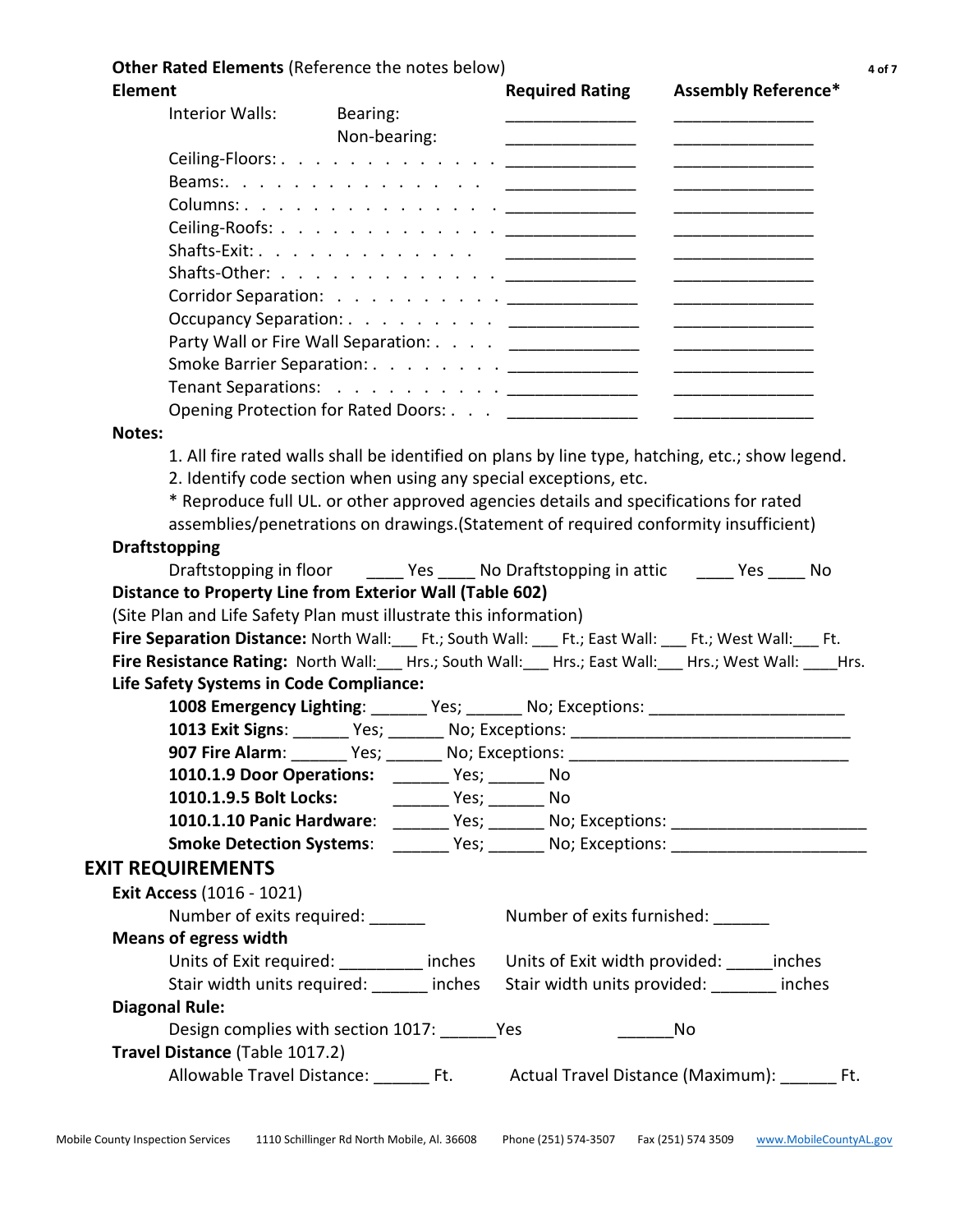#### **Spaces with one means of egress** (Table 1006.2.1) **5 of 7**

For buildings with one means of egress, I have checked the occupant load and the common path of travel against the requirements of section 1006: \_\_\_\_ Yes \_\_\_\_ No

#### **LIFE SAFETY PLAN**

Provide a Life Safety Plan for all commercial projects. At a minimum, the Life Safety Plan should illustrate the occupant loads for all areas, exit locations, exit access, exit capacity, maximum travel distance, exit lights, emergency lights, fire extinguishers, fire rated assemblies, assembly area seating layout and exit discharge.

Second emergency escape required for Residential & Institutional-1 occupancies provided per 1026.

### **ACCESSIBILITY** Chapter 11

Design conforms to ICC/ANSI A117.1-2009: YES \_\_\_\_\_ NO, Exception: \_\_\_\_\_\_\_\_\_\_\_\_\_\_ (Restroom plans and elevations shall be provided at a minimum  $3/16'' = 1'$ -0" scale) An accessible route is provided throughout this building per 1104 except as noted:

\_\_\_\_\_\_\_\_\_\_\_\_\_\_\_\_\_\_\_\_\_\_\_\_\_\_\_\_\_\_\_\_\_\_\_\_\_\_\_\_\_\_\_\_\_\_\_\_\_\_\_\_\_\_\_\_\_\_\_\_\_\_\_\_\_\_\_\_\_\_\_\_\_\_\_\_\_\_\_\_\_\_ Is an Accessible Entrances provided per 1005: The MES The NO, Exception:  $\blacksquare$ 

\_\_\_\_\_\_\_\_\_\_\_\_\_\_\_\_\_\_\_\_\_\_\_\_\_\_\_\_\_\_\_\_\_\_\_\_\_\_\_\_\_\_\_\_\_\_\_\_\_\_\_\_\_\_\_\_\_\_\_\_\_\_\_\_\_\_\_\_\_\_\_\_\_\_\_\_\_\_\_\_\_\_

# **STRUCTURAL DESIGN PARAMETERS**

| Classification of Building Category/Use Group (I, II, III, IV)                    |                 |                                                                                              |  |  |
|-----------------------------------------------------------------------------------|-----------------|----------------------------------------------------------------------------------------------|--|--|
| Roof Live Load: PSF                                                               | Attic Load: PSF |                                                                                              |  |  |
| Mezzanine Load: PSF                                                               | Floor Load:     | <b>PSF</b>                                                                                   |  |  |
| <b>Building Exposure:</b>                                                         |                 | Wind speed MPH (ASCE 7-10)                                                                   |  |  |
| Importance Factor:                                                                |                 |                                                                                              |  |  |
| Load combinations considered as per 1605 YES ____ NO                              |                 |                                                                                              |  |  |
|                                                                                   |                 | Building will be designed as: __________ An Enclosed building _______ An Unenclosed Building |  |  |
| Method of Debris Protection to glazed openings per 1609.2:                        |                 |                                                                                              |  |  |
| Assumed soil bearing pounds / sq. ft.; Soils Report Yes No.                       |                 |                                                                                              |  |  |
| Provide a Components and Cladding pressure diagram on the construction documents. |                 |                                                                                              |  |  |

## **SPECIAL DETAILED REQUIREMENTS**

The Design Professional shall comply with any special detailed requirements based on use and occupancy. Please indicate all conditions that apply:

| 405 Under Ground buildings<br>404 Atriums<br>406 Motor-vehicle Related Occupancies<br>407 Group I-2<br>408 Group I-3<br>411 Special Amusement Buildings<br>410 Stages & Platforms, etc.<br>413 Combustible Storage<br>412 Aircraft Related Occupancies<br>415 Hazardous Occupancy Groups<br>414 Hazardous Materials | 402 Covered Mall building | 403 High rise buildings             |
|---------------------------------------------------------------------------------------------------------------------------------------------------------------------------------------------------------------------------------------------------------------------------------------------------------------------|---------------------------|-------------------------------------|
|                                                                                                                                                                                                                                                                                                                     |                           |                                     |
|                                                                                                                                                                                                                                                                                                                     |                           |                                     |
|                                                                                                                                                                                                                                                                                                                     |                           | 409 Motion Picture Projection Rooms |
|                                                                                                                                                                                                                                                                                                                     |                           |                                     |
|                                                                                                                                                                                                                                                                                                                     |                           |                                     |
|                                                                                                                                                                                                                                                                                                                     |                           |                                     |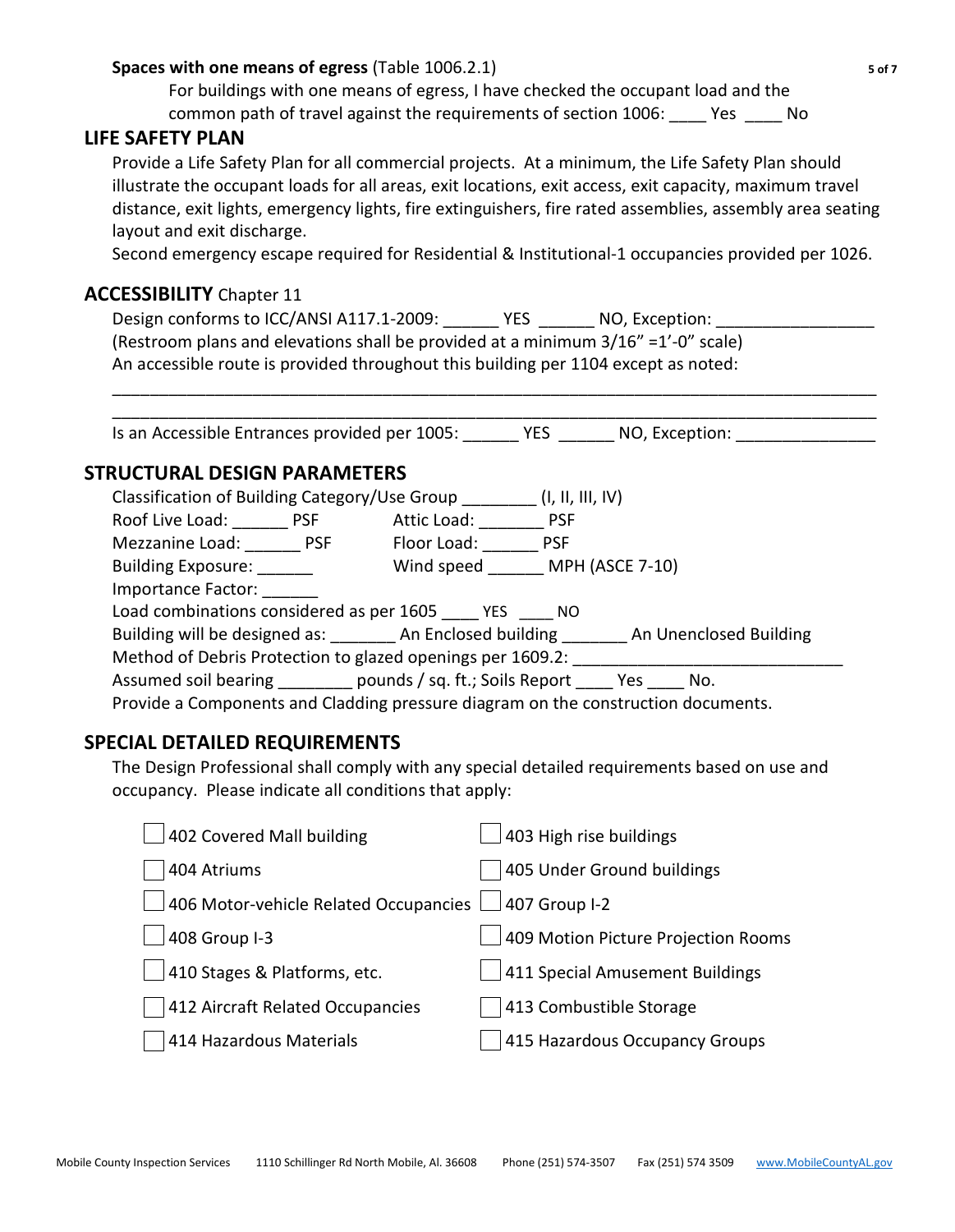416 Application of Flammable Finishes  $\Box$  417 Drying Rooms

1418 Organic Coatings. 1419 Live / Work Units

420 Groups I-1, R-1, R-2, R-3 421 Hydrogen Cutoff Rooms

422 Ambulatory Care Facilities 1423 Storm Shelters

424 Children's Play Structures

# **CONTRACTOR REQUIREMENTS**

The design professional will notify the Contractor of his responsibility under Section 1704.4. The contractor shall submit a written statement of responsibility to the Inspection Department and the Owner prior to commencement of the work stating that they are aware of their responsibility contained in the Statement of Special Inspections: Contractor's Signature at time of permitting:

# **SAFETY GLAZING FOR HAZARDOUS LOCATIONS**

The required locations of tempered safety glass shall be identified on the construction documents as per SECTION 2406 SAFETY GLAZING.

Safety glass locations noted:  $\Box$  YES  $\Box$  NO, Exception No.

# **PRE-ENGINEERED BUILDINGS AND TRUSSES**

Complete structural packages must be submitted prior to obtaining the building permit. The submittals must be signed and sealed by an engineer registered in the State of Alabama.

# **FIRE DEPARTMENT REQUIREMENTS**

The design professional shall provide the required water supply for the building. Please initial the method used for determining the required water supply as noted below:

Required water supply  $GPM @$  PSI  $Q$  PM Method Used

The Insurance Service Office (ISO) Method; Iowa State University (ISU) Method; Illinois Institute of Technology (IIT) Method), or the International Fire Code (IFC).

# **PLUMBING FIXTURES**

Provide a table on the construction documents showing the number of required fixtures and the number of fixtures provided per Table 2902.1 – MINIMUM NUMBER OF REQUIRED PLUMBING FIXTURES. The plumbing drawings must be submitted and approved by the Mobile County Health Department will release the plumbing permit.

Separate facilities provided as per 2902.2:

| $\vert$ $\vert$ YES | $\vert$ NO, Exception No. |
|---------------------|---------------------------|
|                     |                           |

# **ENERGENCY COMPLIANCE**

The contract documents must illustrate compliance with the 2015 International Energy Conservation Code. The contractor may submit a certificate of compliance as per the IECC Section R403.1.1.